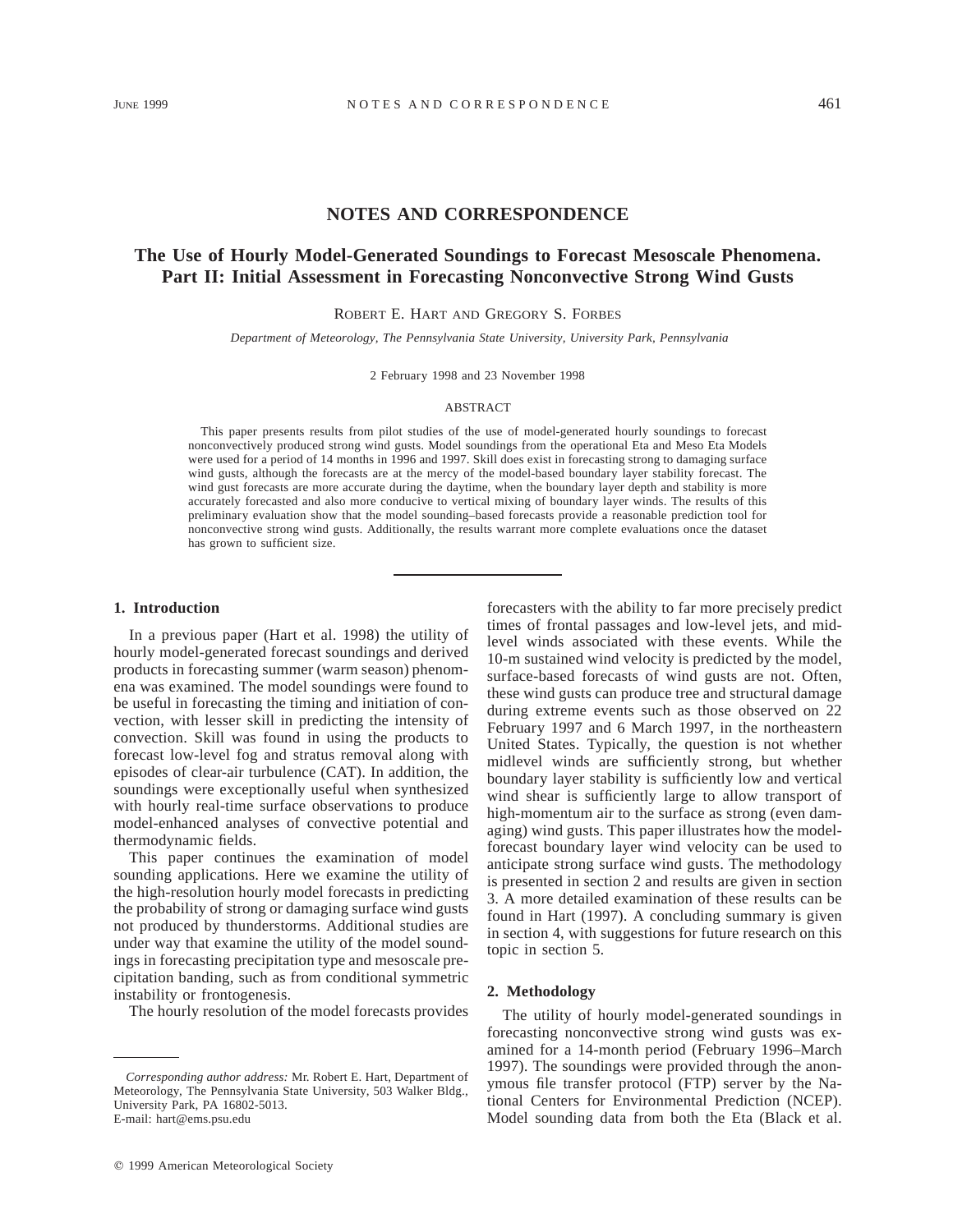

FIG. 1. Model sounding stations used in the development of the nonconvective wind gust probability product.

1993) and Meso Eta (MESO) Models (Black 1994) was used. The models were examined in both an operational setting [in cooperation with the National Weather Service (NWS) in State College, PA] and in a research setting. The raw soundings were then displayed graphically as time–height cross sections, time series plots, and skew *T*–log*p* animations. A detailed description of the types, advantages, and disadvantages of these formats is given in Hart et al. (1998). All these forecast products were made available to forecasters through the World Wide Web (http://www.ems.psu.edu/wx/etats. html).

The wind gust probabilities product was one of several experimental products that were developed during the evaluation period using the raw hourly model sounding data. A detailed description of the other forecast products, their generation procedures, and software used can be found in Hart (1997) and Hart et al. (1998). Wind gust probability forecasts were generated based on hourly sounding data for the 12 stations shown in Fig. 1. At the end of the evaluation period, a statistical analysis of the forecasting accuracy of the model soundings and experimental products was performed. Verification of experimental products was performed by comparing them to the nearest available surface station. As described in Hart (1997) and Hart et al. (1998), this station model sounding displacement was occasionally significant  $(>50 \text{ km})$  and could involve elevation differences of hundreds of meters

The Eta and MESO operational models have sufficient vertical resolution that the influence of friction on reducing boundary layer wind speeds is realistically parameterized. However, the model might not correctly predict the low-level stability, potentially impacting the accuracy of the forecast low-level winds. With this in mind, an experimental surface wind gust forecast product was derived under the assumption that the wind speeds in the upper regions of the boundary layer are accurately forecasted, but that the surface gusts might not relate best to the 2-m forecast winds. The model layer wind speed that was most correlated to the ob-



FIG. 2. Rmse  $(m s^{-1})$  statistics for a comparison between a given model layer forecast wind speed, Eta  $(+)$  and MESO  $($ ), and the corresponding observed surface wind gust in nonconvective events. The analysis was performed using 14 months of forecast and observational data and excluded apparent convectively driven events.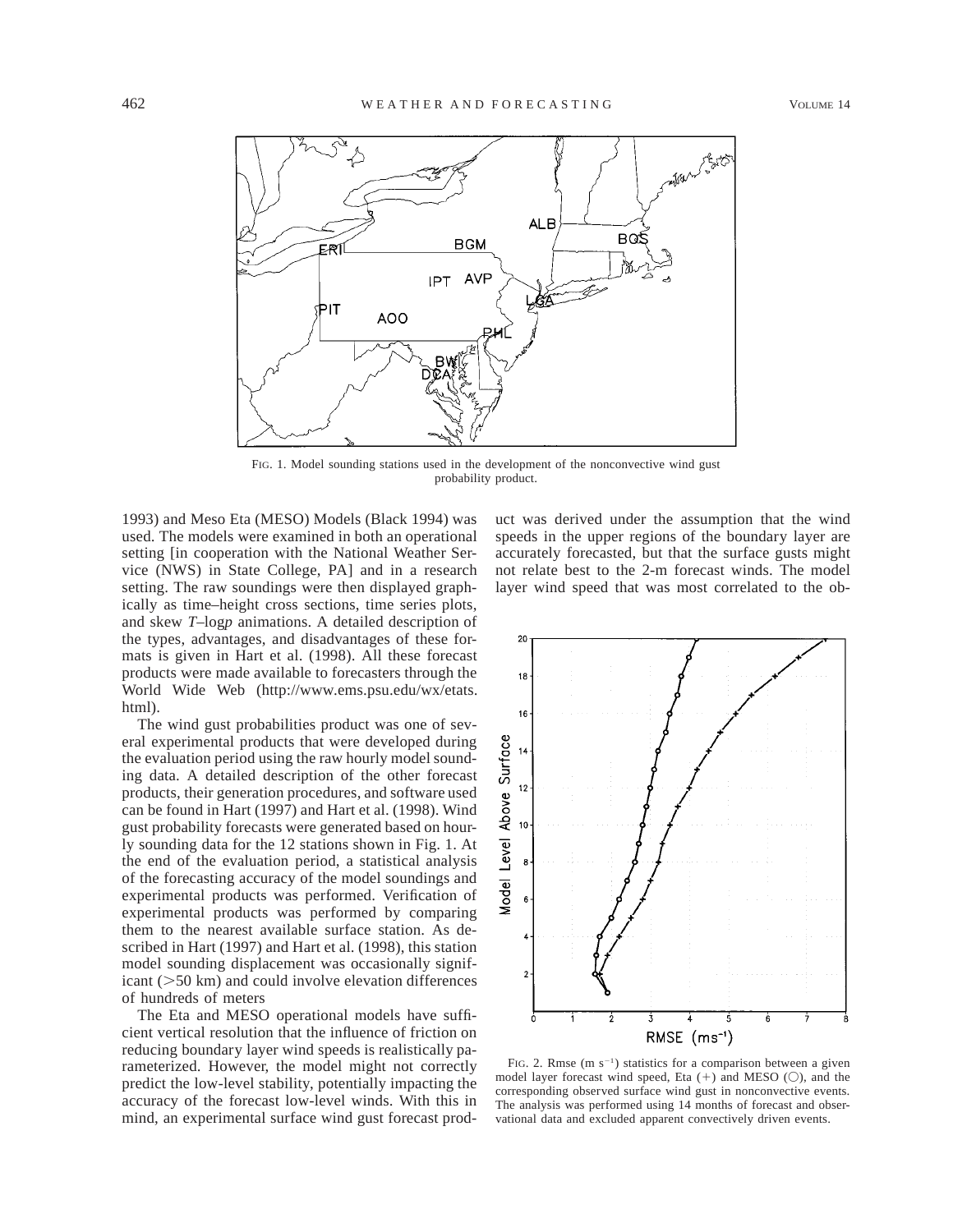served wind gust speed was determined and identified as the ''source layer.'' Probabilities of surface wind gusts reaching several speed thresholds were then determined empirically based upon the velocity of the wind in the source layer. During this statistical analysis, events were excluded when convectively induced downdrafts were suspected. The empirical prediction equations were then tested on an independent dataset from October 1997 through March 1998.

## **3. Results**

## *a. Development of forecast equations*

Figure 1 shows the model sounding stations (and corresponding observing stations) that were used in the analysis. All forecasts with a lead time of 24 h or less were used. Figure 2 shows the root-mean-square error (rmse) between a model layer forecast wind speed and the observed surface wind gust. For the 48-km Eta Model, the minimum rmse  $(1.7 \text{ m s}^{-1})$  was found in the second layer above the ground, which represents the second layer above the surface at any given location. For the MESO model, the wind speed in the same (second) layer was most correlated (rmse of  $1.6 \text{ m s}^{-1}$ ) to surface gust speed. In both models, this second layer is deemed the source layer, the one most reliable for forecasting observed surface wind gusts.

Once the source layer in the Eta and MESO was selected, research was conducted to compare the forecast magnitude of the model layer 2 wind speed to the observed surface wind gust. From several thousand forecast–observation pairs, probabilities of surface wind gust speed were derived from the model forecast layer 2 wind speed. The results of this analysis are given in Table 1. Empirical curves were then fit to this data to determine the probability of certain gust speeds over a continuous range (Table 2).

Examination of Table 2 reveals a subtle difference between the two model regression equations. For a given value of ''*S*'' (model forecast of sustained wind speed at second layer above the surface), the MESO produces higher probabilities than the Eta. This is partly the result of the MESO layer 2 being slightly closer (2–3 hPa) to the ground, on average, than the Eta Model layer 2. It is also a consequence of the smaller rmse of the MESO layer 2 winds (Fig. 2). This greater reliability of the MESO wind forecasts is, in turn, converted to a higher expected gust for an identical mean wind speed. Thus, for a given value of S, the MESO model indicates a greater surface wind gust potential than the Eta.

For each forecast hour of each station available on the Web site, wind gust probabilities are presented for forecasters in time series format. These probabilities, which are derived using the equations in Table 2, are for gusts of 13 m s<sup>-1</sup> (30 mph), 18 m s<sup>-1</sup> (40 mph), and  $22 \text{ m s}^{-1}$  (50 mph). An example of such a plot is shown in Fig. 3. Examining the probability plots from one

| × | I<br>٧ |  |
|---|--------|--|
|   |        |  |
|   |        |  |
|   |        |  |

| (a)                                                                   |                                                                                                      |                                                                                                      |                                                                                                      |
|-----------------------------------------------------------------------|------------------------------------------------------------------------------------------------------|------------------------------------------------------------------------------------------------------|------------------------------------------------------------------------------------------------------|
| Eta forecast<br>model layer<br>2 wind speed<br>in mph<br>$(m s^{-1})$ | Percentage of<br>forecast hours<br>observing<br>surface gust<br>$>30$ mph<br>$(13 \text{ m s}^{-1})$ | Percentage of<br>forecast hours<br>observing<br>surface gust<br>$>40$ mph<br>$(18 \text{ m s}^{-1})$ | Percentage of<br>forecast hours<br>observing<br>surface gust<br>$>50$ mph<br>$(22 \text{ m s}^{-1})$ |
| 5(2)                                                                  | $\overline{0}$                                                                                       | $\overline{0}$                                                                                       | $\overline{0}$                                                                                       |
| 10(4)                                                                 | $\Omega$                                                                                             | $\theta$                                                                                             | $\theta$                                                                                             |
| 15(7)                                                                 | $\Omega$                                                                                             | $\theta$                                                                                             | $\theta$                                                                                             |
| 20(9)                                                                 | 15.1                                                                                                 | 0.1                                                                                                  | $\overline{0}$                                                                                       |
| 25(11)                                                                | 30.5                                                                                                 | 5.1                                                                                                  | 1.4                                                                                                  |
| 30(13)                                                                | 34.9                                                                                                 | 9.7                                                                                                  | 2.0                                                                                                  |
| 35(16)                                                                | 50.5                                                                                                 | 15.8                                                                                                 | 5.2                                                                                                  |
| 40(18)                                                                | 61.6                                                                                                 | 32.0                                                                                                 | 11.3                                                                                                 |
| (b)                                                                   |                                                                                                      |                                                                                                      |                                                                                                      |
|                                                                       | Percentage of                                                                                        | Percentage of                                                                                        | Percentage of                                                                                        |
| MESO fore-                                                            | forecast hours                                                                                       | forecast hours                                                                                       | forecast hours                                                                                       |
| cast model                                                            | observing                                                                                            | observing                                                                                            | observing                                                                                            |
| layer 2 wind                                                          | surface gust                                                                                         | surface gust                                                                                         | surface gust                                                                                         |
| speed in                                                              | $>30$ mph                                                                                            | $>40$ mph                                                                                            | $>50$ mph                                                                                            |
| mph $(m s-1)$                                                         | $(13 \text{ m s}^{-1})$                                                                              | $(18 \text{ m s}^{-1})$                                                                              | $(22 \text{ m s}^{-1})$                                                                              |
| 5(2)                                                                  | $\Omega$                                                                                             | $\theta$                                                                                             | $\theta$                                                                                             |
| 10(4)                                                                 | $\overline{0}$                                                                                       | $\overline{0}$                                                                                       | $\theta$                                                                                             |
| 15(7)                                                                 | 0.1                                                                                                  | $\theta$                                                                                             | $\theta$                                                                                             |
| 20(9)                                                                 | 15.8                                                                                                 | 3.2                                                                                                  | $\theta$                                                                                             |
| 25(11)                                                                | 30.9                                                                                                 | 5.7                                                                                                  | 1.7                                                                                                  |
| 30(13)                                                                | 36.4                                                                                                 | 10.1                                                                                                 | 2.4                                                                                                  |
| 35(16)                                                                | 51.1                                                                                                 | 17.8                                                                                                 | 6.1                                                                                                  |
| 40(18)                                                                | 64.2                                                                                                 | 36.0                                                                                                 | 13.2                                                                                                 |

model run to the next gives forecasters a feel for the model trends in surface wind gust potential. Forecasters should recognize that elevated regions are likely to have higher gust probabilities since the source layer is higher in the atmosphere (and therefore within a higher wind speed, on average). This is consistent with the observations of higher wind gust speeds at mountain ridges than sheltered valleys. Places known for orographic channeling may also have gust probabilities higher than indicated.

Probabilities of strong wind gusts provide the forecaster with a relative sense of times and threats of strong wind potential. However, the question of what threshold probabilities are most appropriate for issuing advisories or warnings is still undetermined. After examination of numerous cases of high wind events in the Northeast, the 40% threshold is recommended for forecasters as a flag for a likely occurrence of such gusts. Figure 4 examines empirically the accuracy of this 40% threshold forecast probability. The probability of detection (POD), false alarm rate (FAR), and critical success index (CSI) are plotted as functions of forecast threshold probability.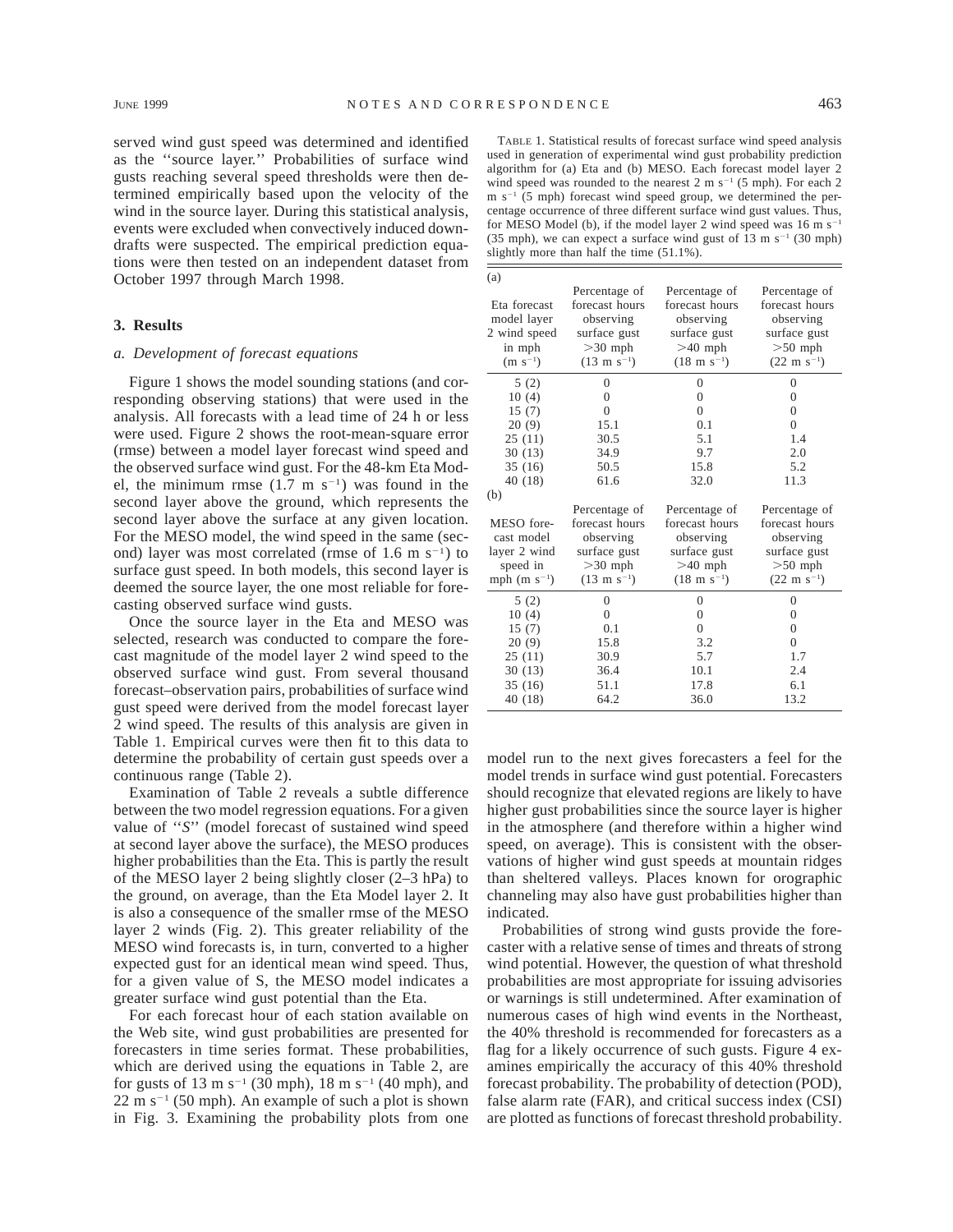TABLE 2. Results of regression analysis performed on data presented in Table 1. The best equation fits were produced through exponential regression. Data points of 0% were ignored in the exponential regression. The correlation values shown are for comparison of the above equations to the original data in Table 2. The ''*S*'' in each equation is the forecast model layer 2 wind speed in mph. The equations produce a value of forecast probability for each of the three surface wind gust categories. Forecast probabilities greater than 100% are by-products of the regression approach and are forced to 100.

|                            | Eta forecast regression equation | MESO forecast regression equation |  |
|----------------------------|----------------------------------|-----------------------------------|--|
| Probability of 30-mph gust | $4.698 \times (1.06886)^s$       | $4.9252 \times (1.06825)^s$       |  |
| Probability of 40-mph gust | $0.2929 \times (1.12298)^s$      | $0.2860 \times (1.12703)^s$       |  |
| Probability of 50-mph gust | $0.03279 \times (1.15536)^s$     | $0.04266 \times (1.15215)^s$      |  |

As expected, both the POD and FAR decrease with increasing threshold probability. However, the maximum CSI (indicating maximum forecast skill) for 13 m  $s^{-1}$ (30 mph) gusts was at the 40% threshold probability  $(CSI = 0.26; Fig 4a)$ , confirming the subjective evaluation performed during research. For 18 m  $s^{-1}$  (40 mph) gusts, the maximum skill was found at a forecast probability threshold of 30% (CSI =  $0.07$ ; Fig 4b). These statistics were obtained by applying the equations in Table 2 to an independent dataset, which will next be examined in more detail.

## *b. Testing of equations on independent dataset*

The equations developed in section 3a were tested on an independent dataset spanning six months (October 1997–March 1998). Apart from independence from the developmental dataset, this independent testing was required for several reasons. First, the vertical resolution



FIG. 3. Example experimental forecast output for surface wind gust potential from Eta.

of the Eta Model increased since the developmental dataset was obtained, pushing the second model level (above ground) slightly closer to the ground. Second, the Eta and MESO boundary layer and radiation parameterizations were improved to reduce biases during the developmental dataset period, as noted in Hart et al. (1998).

Table 3 presents the results for this independent dataset and uses the method described for Table 1. The shortened time period of the independent dataset (num-



FIG. 4. POD, FAR, and CSI as functions of forecast threshold probability for (a) 13 m s<sup>-1</sup> (30 mph) and (b) 18 m s<sup>-1</sup> (40 mph) gusts. All 12 stations and both Eta and MESO have been used from the independent dataset period. The 40% threshold probability was found to be the threshold producing the greatest forecast skill for 13 m  $s^{-1}$  (30 mph) gusts, and 30% for the 18 m  $s^{-1}$  (40 mph) gust.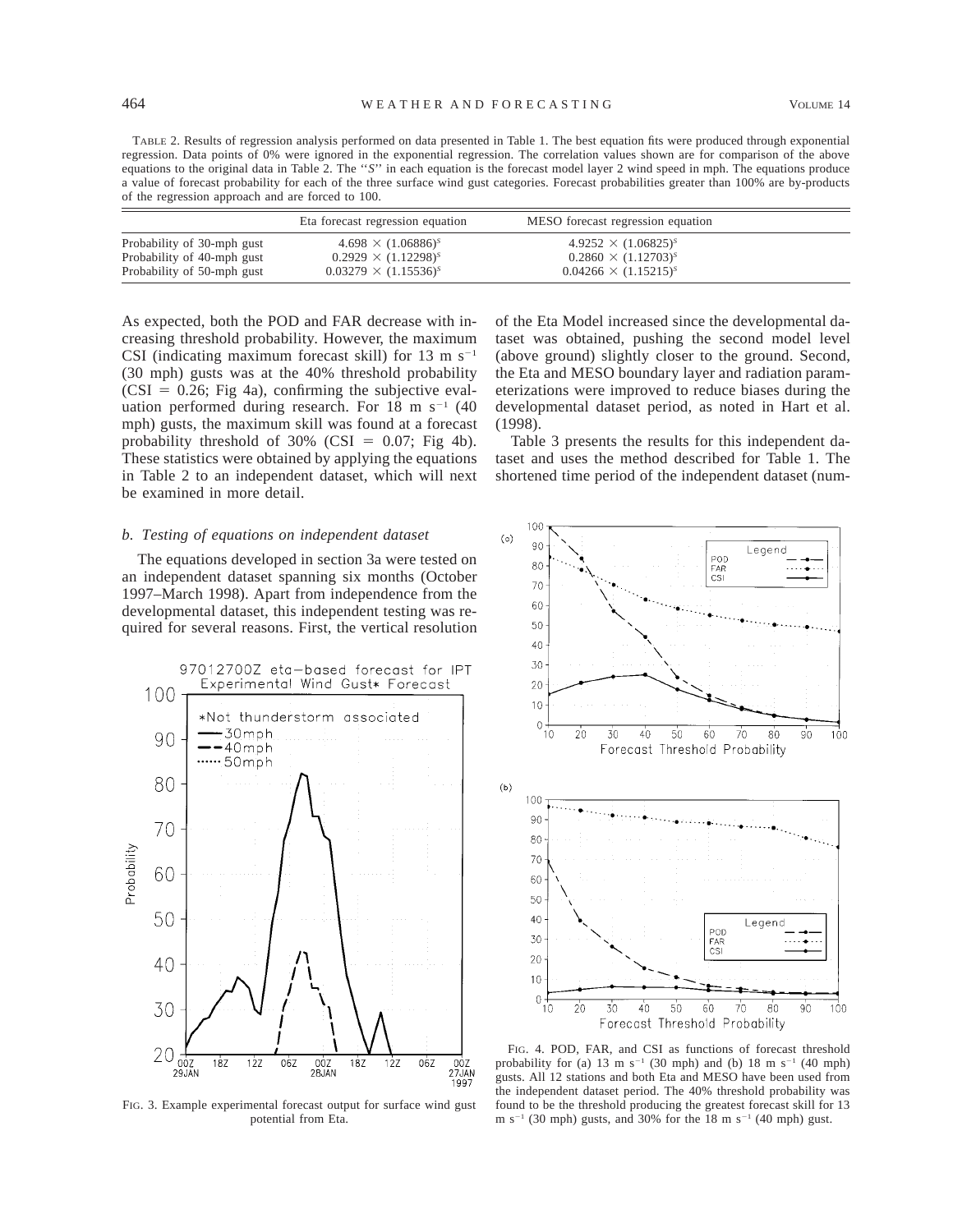

| (a)                  |                         |                         |
|----------------------|-------------------------|-------------------------|
|                      | Percentage of           | Percentage of           |
| Eta forecast         | forecast hours          | forecast hours          |
| model layer 2        | observing surface       | observing surface       |
| wind speed in        | $gust > 30$ mph         | $gust > 40$ mph         |
| mph $(m s^{-1})$     | $(13 \text{ m s}^{-1})$ | $(18 \text{ m s}^{-1})$ |
| 5<br>(2)             | $\overline{0}$          | 0.0                     |
| 10<br>(4)            | 2.1                     | 0.5                     |
| 15<br>(7)            | 7.2                     | 0.9                     |
| 20<br>(9)            | 15.6                    | 0.9                     |
| 25(11)               | 33.4                    | 1.6                     |
| 30(13)               | 45.9                    | 3.8                     |
| 35(16)               | 55.7                    | 6.0                     |
| 40 (18)              | 65.1                    | 18.6                    |
| 45 (20)              | 76.2                    | 23.8                    |
| 50 (22)              | 100.0                   | 42.9                    |
| 55 (24)              | 100.0                   | 50.0                    |
| 60(26)               | 100.0                   | 100.0                   |
| (b)                  |                         |                         |
|                      | Percentage of           | Percentage of           |
| <b>MESO</b> forecast | forecast hours          | forecast hours          |
| model layer 2        | observing surface       | observing surface       |
| wind speed in        | $gust > 30$ mph         | $gust > 40$ mph         |
| mph $(m s^{-1})$     | $(13 \text{ m s}^{-1})$ | $(18 \text{ m s}^{-1})$ |
| 5<br>(2)             | 0.0                     | 0.0                     |
| 10<br>(4)            | 3.0                     | 0.0                     |
| (7)<br>15            | 6.1                     | 1.0                     |
| 20<br>(9)            | 14.5                    | 0.7                     |
| 25(11)               | 34.9                    | 1.6                     |
| 30(13)               | 43.9                    | 3.9                     |
| 35 (16)              | 51.9                    | 6.6                     |
| 40 (18)              | 49.4                    | 5.5                     |
| 45 (20)              | 55.3                    | 0.0                     |

TABLE 3. As in Table 1 except analysis performed using an independent dataset from 1997 to 1998.

FIG. 5. Forecast reliability of the wind gust product when applied to an independent dataset for (a) Eta and (b) MESO. Each forecast model layer 2 wind speed was rounded to the nearest  $2 \text{ m s}^{-1}$  (5 mph) for purposes of verifying by 5-mph intervals. For each 2 m s<sup>-1</sup> (5) mph) forecast wind speed group, we determined the occurrence frequency of three different surface wind gust values. These observed probability values (solid lines) are then compared to the predicted probabilities given from the dependent dataset (dashed lines) obtained from Table 2.

ber of forecast–observation pairs  $N \approx 14000$  for independent;  $N \approx 35,000$  for developmental) resulted in fewer strong wind gusts in the independent sample. In particular, very few 22 m  $s^{-1}$  (50 mph) wind gusts were observed during the duration of any MESO forecasts (Table 3b). Consequently, meaningful independent results from that model for 22 m  $s^{-1}$  (50 mph) gusts could not be reliably presented.

The results are more easily interpreted when plotted as a forecast reliability plot (Fig. 5). The data in Table 3 are plotted (solid lines) along with the regressionbased predicted frequency (dashed lines) derived from Table 2. Squares represent the 13 m  $s^{-1}$  (30 mph) gust probability data and circles represent the  $18 \text{ m s}^{-1}$  (40) mph) gust probability data. The correlation between the Eta 13 m s<sup> $-1$ </sup> (30 mph) independent data and developmental regression is quite good overall. However, the Eta 18 m s<sup>-1</sup> (40 mph) gust independent sample deviates moderately from the developmental sample when level 2 wind speed exceeds  $18 \text{ m s}^{-1}$  (40 mph). For example, the developmental sample crosses the 50% threshold for  $18 \text{ m s}^{-1}$  (40 mph) gusts at a model level 2 wind speed of 20 m  $s^{-1}$  (45 mph), while the independent sample crosses the same threshold at  $25 \text{ m s}^{-1}$  (55 mph). Thus, in the independent sample a stronger model level 2 wind speed is required to produce a  $18 \text{ m s}^{-1}$  (40 mph) surface gust than is the case in the developmental sample.

The MESO (Fig. 5b) exhibits patterns similar to the Eta, although small sampling sizes at higher forecast wind speeds make the verification suspect. Regardless, the systematic differences between the two datasets (developmental and independent) appear to be independent of model type (Eta vs MESO).

Explanations for these differences go beyond the typical problems with using independent datasets. The vertical resolution in Eta has increased by about 25% during the period between the two datasets. Consequently, the second model layer above the ground is slightly closer to the ground (2–3 hPa, on average;  $\sim$ 15–30 m) than during the developmental dataset. As a result, the average forecast wind speed at this level will be slightly lower, explaining why it takes a stronger wind in the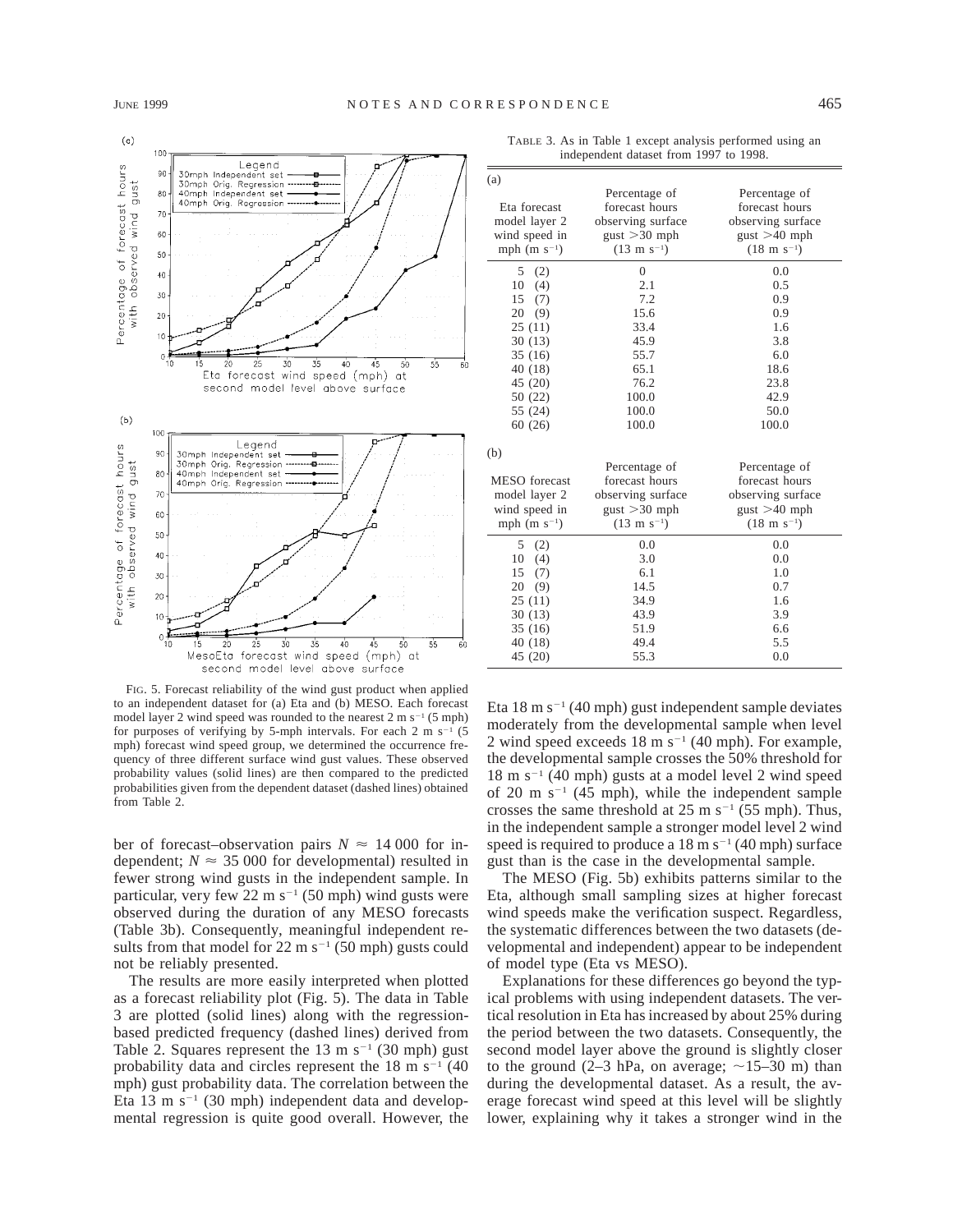independent sample to produce the same surface wind gust probability as in the developmental sample. Second, the boundary layer parameterizations have changed considerably since the developmental sample (Hart et al. 1998). It was noted in Hart et al. (1998) that erroneous radiation and boundary layer parameterizations produced boundary layer wind speeds in the developmental sample that were too high on average. As a result, the developmental sample is likely biased by this parameterization bias. With the bias decreased since then, the independent sample will undoubtedly produce lower frequencies of 13 m s<sup>-1</sup> (30 mph) and 18 m s<sup>-1</sup> (40 mph) wind gusts based on the same model level.

#### *c. Implications of variable static stability*

One important factor that has become apparent during the operational use of this product is the static stability of the boundary layer. Quite often it would appear that erroneous wind gust forecasts were the result of not fully accounting for changes in low-level static stability. Therefore, the impact of static stability on the forecast probability needs to be determined. It was shown in section 3a that the 40% and 30% probability forecasts should be used as a threshold for the occurrence of 13 m  $s^{-1}$  (30 mph) and 18 m  $s^{-1}$  (40 mph) wind gusts, respectively. Thus, we routinely used this 40% threshold as a binary verification method for 13 m s<sup>-1</sup> (30 mph) gusts (forecast probability  $\langle 40\% =$  no, forecast probability  $>40\%$  = yes), and then examined the static stability statistics of resulting successful and failed forecasts (Fig. 6).

Each forecast (F)–observation (O) pair was classified as one of four mutually exclusive groups: predicted events (F = yes; O = yes), missed events (F = no; O  $=$  yes), false alarms (F = yes; O = no), and nonevents  $(F = no; O = no)$ . Both model forecasts during the independent period for all 12 stations were evaluated. The circles represent the mean model *forecast* static stability between the first and second model levels above the ground. The bars above and below the circles indicate the one standard deviation ranges. The predicted events fell predominantly within the typical atmospheric lapse rates, with only 20% occurring during superadiabatic or inversion lapse rates. In contrast, a significant fraction (40%) of missed events occurred during adiabatic or superadiabatic lapse rates. Therefore, the regression equations likely underestimate the probability of 30-mph wind gusts when the lower atmosphere is statically unstable and mixing is strong. An overwhelming 60% of false alarms occurred during inversion lapse rates and almost never during superadiabatic lapse rates. Physically, this makes good sense, since increased static stability would act to inhibit mixing of strong winds at model level 2 to the surface. Therefore, the regression equations (which were developed independent of lapse rate) appear to overestimate the probability of a 13 m  $s^{-1}$  (30 mph) gust when the lapse rate indicates an in-



FIG. 6. Analysis of the impact of lower atmosphere static stability on forecast accuracy using the independent dataset. A critical threshold 30-mph forecast gust probability of 40% was used as a binary predictor of 30-mph gusts. Forecast (F)–observed (O) wind gust pairs were divided into four independent groups: predicted events  $(F =$ yes; O = yes), missed events (F = no; O = yes), false alarms (F = yes;  $O = no$ ), and nonevents ( $F = no$ ;  $O = no$ ). The mean lapse rate between the first and second model layers above ground for each of the four groups is plotted by a filled circle. The range of lapse rates for each group is represented by the bars at one standard deviation above and below the mean.

version layer; conversely, it will underestimate the probability when the lapse rate is adiabatic or superadiabatic. Finally, the nonevents had no clear preference for lowlevel lapse rate and occurred frequently in all three stability domains, presumably due to weak level 2 winds.

The hypothesized impact of lapse rate on the wind gust forecast accuracy given above is quantitatively examined in Fig. 7. In this figure, the FAR, POD, and CSI are calculated for each of the three stability regimes using all 12 stations and both models for the independent dataset. The FAR is clearly increased when the forecast lapse rate indicates an inversion layer and is a minimum when the forecast lapse rate is superadiabatic. This confirms the argument that the low-level stability strongly impacts the ability of boundary layer winds to reach the surface. However, the POD is a maximum when the lapse rate is neither inversion nor superadiabatic. Explanations for the POD response are not immediately evident. Regardless, the CSI is maximum when the lapse rate is between inversion and superadiabatic. Extreme lapse forecasts correspond to reduced skill in gust forecasts.

To further strengthen the significance of lapse rate on the forecasts, a *t* test was performed on each of the four populations in Fig. 6. All four populations were statistically independent from each other, to 99% confidence, with the exception of predicted events and nonevents, which were not statistically independent even to 80% confidence. These results show clearly that the forecast low-level static stability must be accounted for in future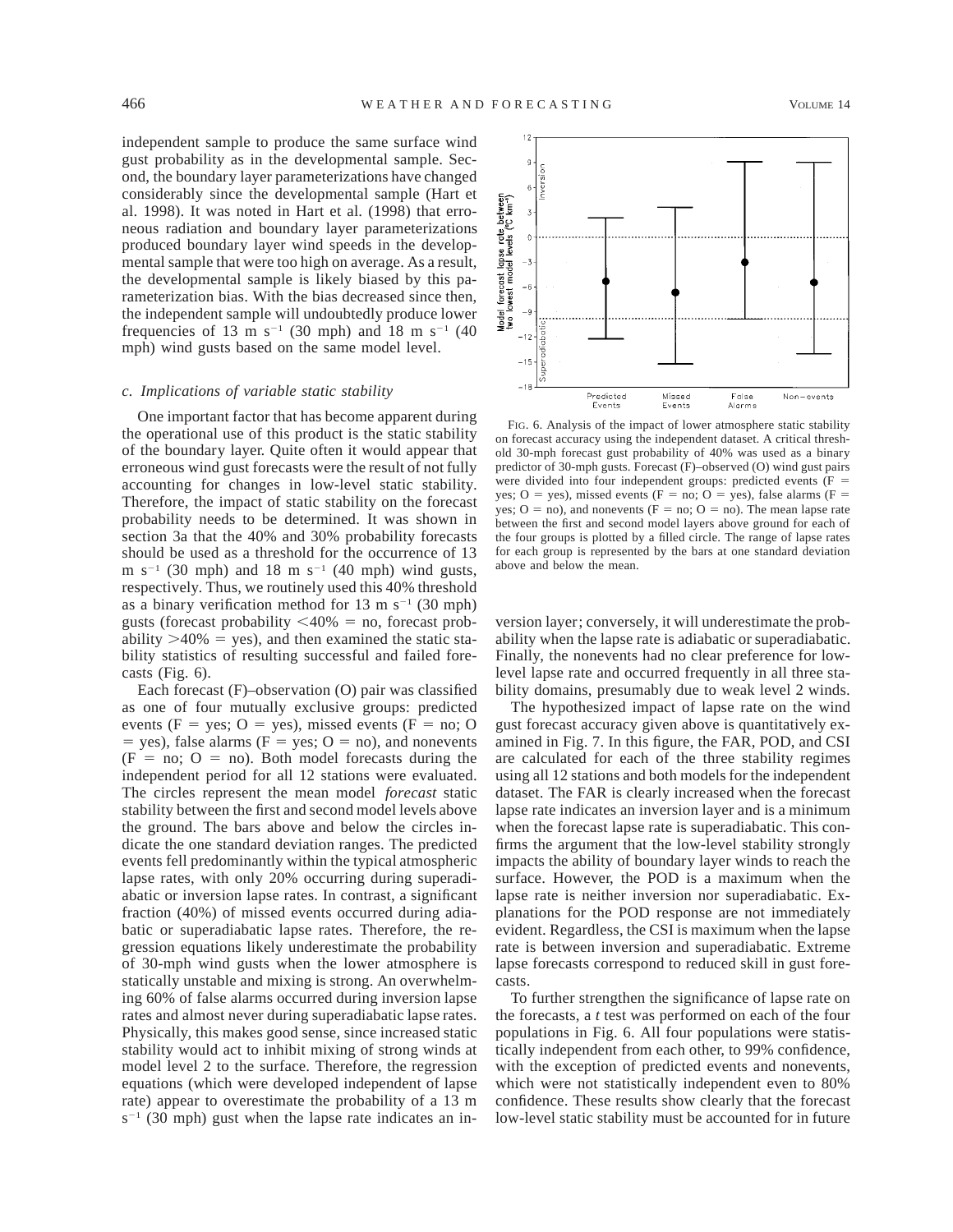

FIG. 7. The impact of low-level forecast lapse rate on POD, FAR, and CSI for (a) 13 m s<sup>-1</sup> (30) mph) and (b)  $18 \text{ m s}^{-1}$  (40 mph) gusts using the independent dataset.

revisions of this forecast method, and in forecasts of surface wind gusts in general.

Therefore, from an operational setting these plots must be used with caution when the model's forecast low-level thermodynamic structure is in question. If the model appears to have underforecast the intensity of low-level stability resulting from a maritime inversion, nocturnal inversion, cold-air damming, or cloudiness, then the forecast probability is likely overestimated. Conversely, if a low-level deck of stratocumulus clouds breaks up and the boundary layer becomes mixed beyond the model's predictions, then the model forecast probability is likely underestimating the gust potential. In general, daytime forecasts for wind gust potential were more accurate than nighttime forecasts, likely a result of the increased and varied boundary layer stability during the night. Thus, it is again necessary to emphasize the need to use the time–height cross-section fields together with two-dimensional grids and observations when examining the hourly model output.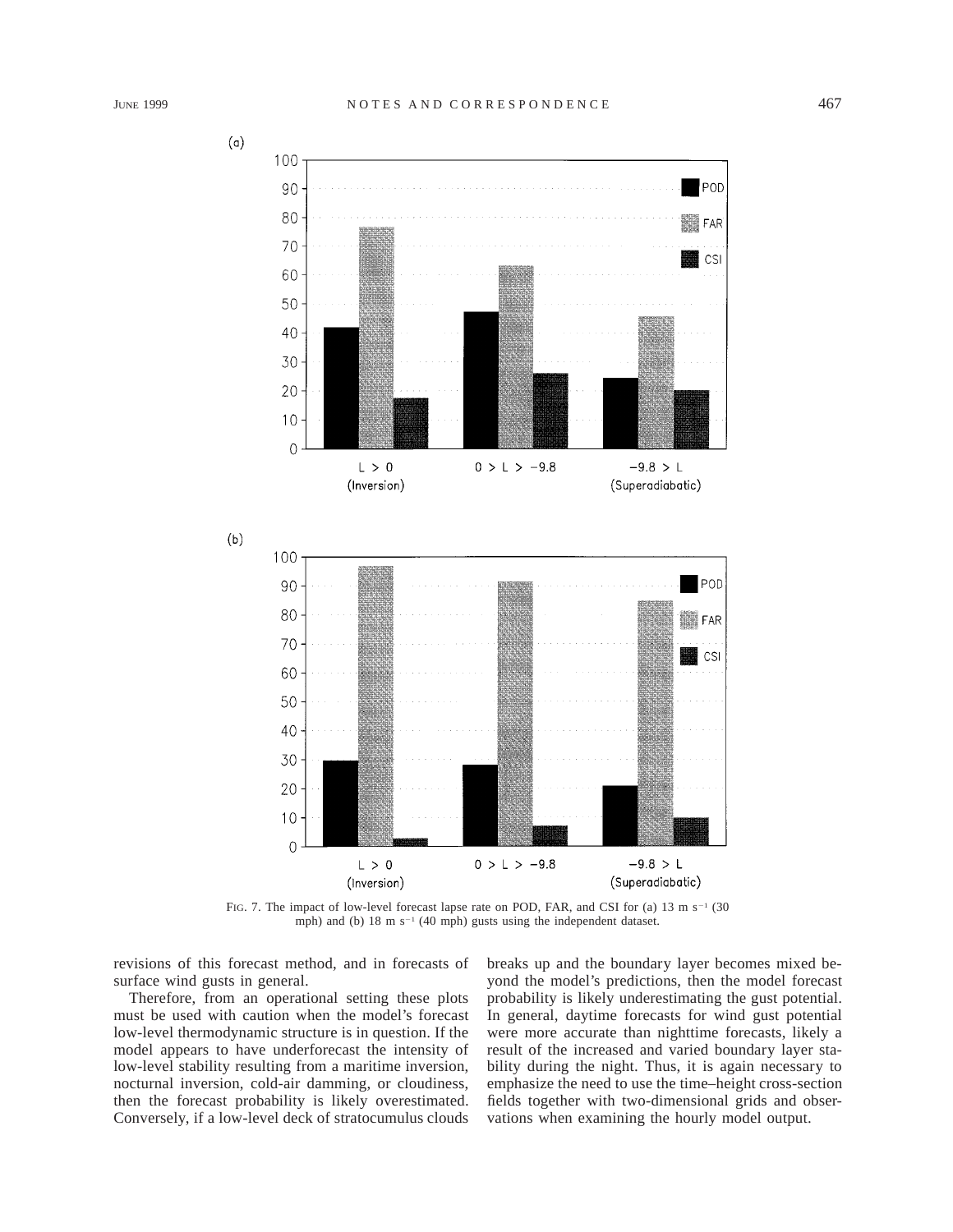TABLE 4. As in Table 2 except equations were developed using independent dataset (Table 3). Since this independent dataset was six months long, the equations presented here should be used with caution. Further, the equations shown may not be representative of the future model state due to further model changes and improvements.

|                               | Eta forecast<br>regression equation | MESO forecast<br>regression equation |
|-------------------------------|-------------------------------------|--------------------------------------|
| Probability of<br>30-mph gust | $2.08738 \times (1.09017)^s$        | $2.2507 \times (1.08668)^s$          |
| Probability of<br>40-mph gust | $0.13861 \times (1.11758)^s$        | $0.06504 \times (1.13326)^s$         |

## *d. Preliminary set of secondary prediction equations*

The biases shown in Figs. 5 and 7, especially for the  $18 \text{ m s}^{-1}$  (40 mph) wind gust probability, are very significant when compared to the magnitude of the probabilities themselves. This relative error greatly limits the utility of the 40-mph forecast probabilities, with CSI values of less than 10% (Fig. 7). Since the systematic model biases resulting from model changes are the major cause of this error, it is worthwhile to develop a preliminary set of secondary equations for wind gust prediction based solely on the independent dataset. These equations are shown in Table 4. However, we must emphasize strongly that these equations have not been tested against another independent dataset and, thus, must be used with caution. It is quite likely, however, that this second set of equations will provide forecast skill for 18 m  $s^{-1}$  (40 mph) gusts that is significantly higher than those provided in Table 2. Once these secondary equations have been tested against an independent dataset, they will replace the equations currently used to produce the Web-based daily output.

#### **4. Concluding summary and forecaster guidelines**

This paper examined the application of model soundings to forecast nonconvective strong wind gusts. Forecasts for this phenomenon are produced for each operational model run of the Eta and MESO Models. The output from these forecasts is made available to forecasters daily through the World Wide Web. Forecasters have found this product useful in anticipating the duration and intensity of strong surface wind gusts, especially when attempting to determine a window of greatest threat.

Forecast probabilities of surface wind gust potential were derived from forecast boundary layer wind speeds. The forecast probabilities have proven to be a moderately reliable method of anticipating strong to damaging wind gusts during frontal passages, explosive cyclogenesis, and low-level jets. The largest factor in creating false alarms of high winds or missed high wind events is the static stability in the lowest model levels. Future changes to this prediction method, as well as other wind gust prediction methods, must take into account static

stability when using model-based wind speeds to forecast surface wind gusts. Consequently, the product is more accurate during the daytime, when the boundary layer stability is less likely to inhibit momentum transfer to the surface.

The independent test has pointed out that empirical forecast products are quite vulnerable to changes in model physics. Forecasters are encouraged to monitor the performance of empirical forecast tools for biases that may develop as models evolve. At present, forecasters can make reasonably confident use of the experimental 13 m  $s^{-1}$  (30 mph) gust probabilities displayed on the Web.

#### **5. Suggestions for future research**

The results presented here are preliminary and intended as a pilot project to demonstrate the forecast potential that exists in using model soundings. Future work in the forecasting of surface-based wind gusts must take into account the lowest-level static stability. Further work on this topic is encouraged once the dataset becomes sufficiently large and Eta and MESO have stabilized.

Based on the results shown here and the satisfaction of forecasters and students alike in using the model soundings, it is strongly suggested that other regions of the United States set up a similar real-time Web-based display of the hourly model forecast products. As the number and complexity of models increase, real-time model comparison is going to become increasingly more valuable in the forecasting process and also increasingly more time consuming. One method to reduce the time taken in model comparison is through the use of hourly displays of the type shown here and in Hart et al. (1998).

It is recommended that NCEP provide hourly soundings from the Rapid Update Cycle (RUC) model, as well as from the Regional Spectral Model (RSM). These forecasts would allow for further model comparison to the Eta and Meso Eta. Also, since the RUC is run six times each day, the profiles would provide an excellent method to watch the temporal changes in model synoptic-scale and mesoscale phenomena. Several universities across the United States, including The Pennsylvania State University (Penn State), are running realtime versions of the Penn State–National Center for Atmospheric Research (NCAR) Mesoscale Model version 5 (MM5) and placing output on the World Wide Web. In addition to the standard gridded output, it is suggested that these sites also provide hourly profiles of output so that models with other parameterizations can be compared to the Eta and Meso Eta Models on an hourly basis. Ultimately, these forecast methods will benefit the forecaster most greatly when they can be applied to full-resolution hourly model grids. Then forecasters can choose any column of grid points from which to produce a high-resolution model sounding.